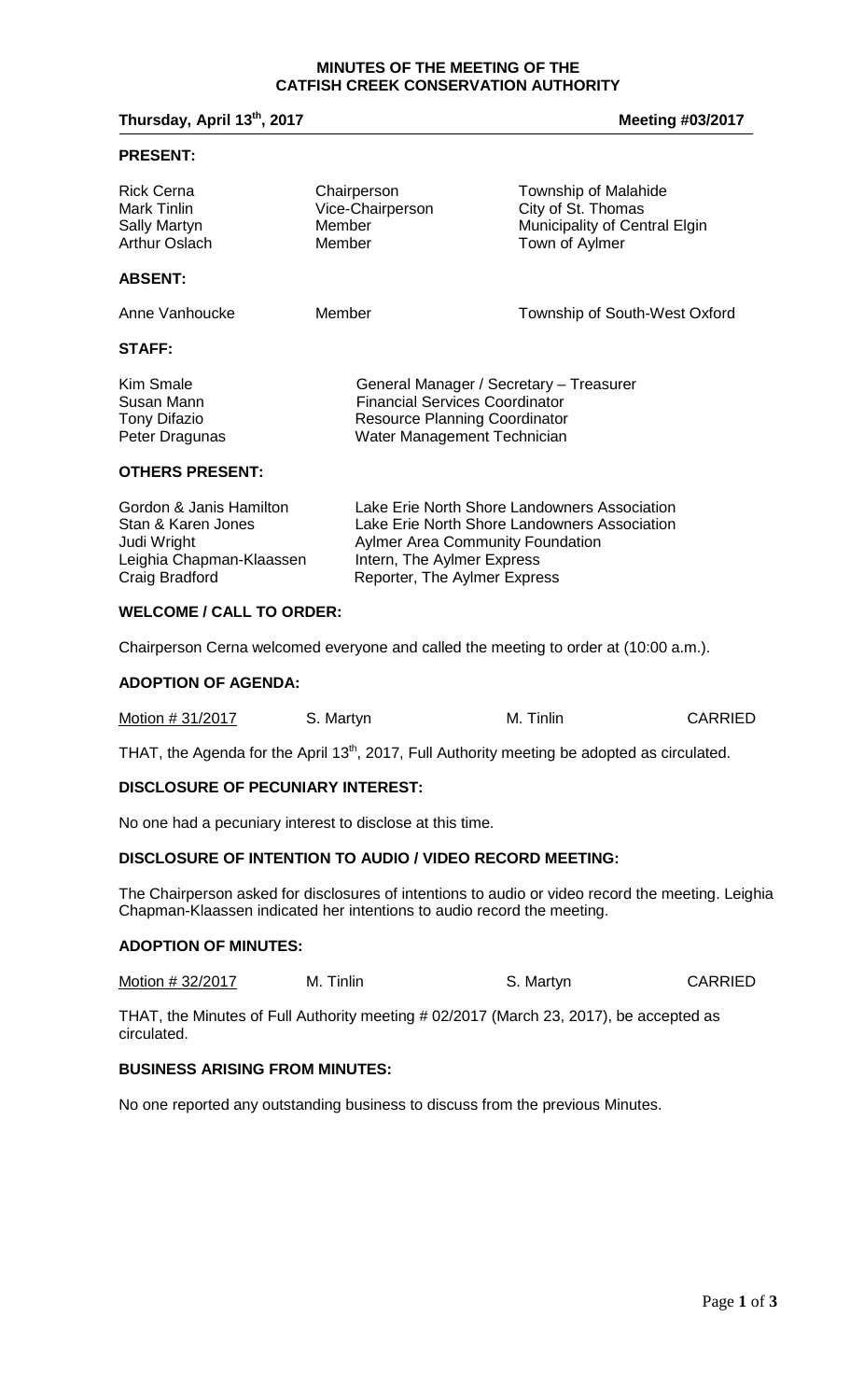## **PUBLIC / SPECIAL DELEGATIONS:**

# a) Judi Wright – Aylmer Area Community Foundation:

The Authority Chairperson welcomed Judi Wright to the meeting to present the Catfish Creek Conservation Authority (CCCA) with a cheque in the amount of \$5,500.00 on behalf of the Aylmer Area Community Foundation and the Community Foundations Of Canada. Ms. Wright provided the Board with some background information about the Aylmer Area Community Foundation and some of the work it has funded throughout the community. The \$5,500.00 presented to the CCCA will be used to implement the Invasive Species Mitigation Project at the Springwater Conservation Area where a number of dead ash trees will be replaced with large-caliper (50-60 mm) native Sugar Maple trees to commemorate Canada's  $150<sup>th</sup>$  Anniversary of Confederation. Chairperson Cerna thanked Judi for attending the meeting to make the cheque presentation.

# **Ms. Wright left the meeting at (10:10 a.m.).**

# **REPORTS:**

Report FA 11/2017 – Monthly Staff Reports, was presented, discussed, and resolved.

Motion # 33/2017 S. Martyn M. Tinlin CARRIED

THAT, Staff Reports for the month of March, 2017, be noted and filed.

Report FA 12/2017 – March Summary of Revenue and Expenditures, was presented, discussed, and resolved.

| Motion # 34/2017 | M. Tinlin | S. Martyn | <b>CARRIED</b> |
|------------------|-----------|-----------|----------------|
|------------------|-----------|-----------|----------------|

THAT, Report FA 12/2017, be noted and filed.

Report FA 13/2017– Accounts Payable, was presented, discussed, and resolved.

The Financial Services Coordinator distributed copies of Report FA 13/2017 – Accounts Payable, at the meeting for payment.

| Motion # 35/2017 | S. Martyn | A. Oslach | <b>CARRIED</b> |
|------------------|-----------|-----------|----------------|
|------------------|-----------|-----------|----------------|

THAT, Accounts Payable totaling \$75,708.61, be approved for payment as presented in Report FA 13/2017.

Report FA 14/2017 – Monthly Plan Review, was presented, discussed, and resolved.

Motion # 36/2017 A. Oslach M. Tinlin CARRIED

THAT, the Full Authority approve the Monthly Plan Review Report for the months of January February and March, 2017.

Report FA 15/2017 – Approved Section 28 Regulation Applications, was presented, discussed, and resolved.

| Motion #37/2017 | M. Tinlin | A. Oslach | <b>CARRIED</b> |
|-----------------|-----------|-----------|----------------|
|                 |           |           |                |

THAT, Full Authority receive the staff approved Section 28 Regulation Applications Report FA 15/2017, as information.

Report FA 16/2017 – Conservation Ontario Council Meeting, was presented, discussed, and resolved.

Motion # 38/2017 M. Tinlin A. Oslach CARRIED

THAT, the information outlined in Report FA 16/2017, be noted and filed.